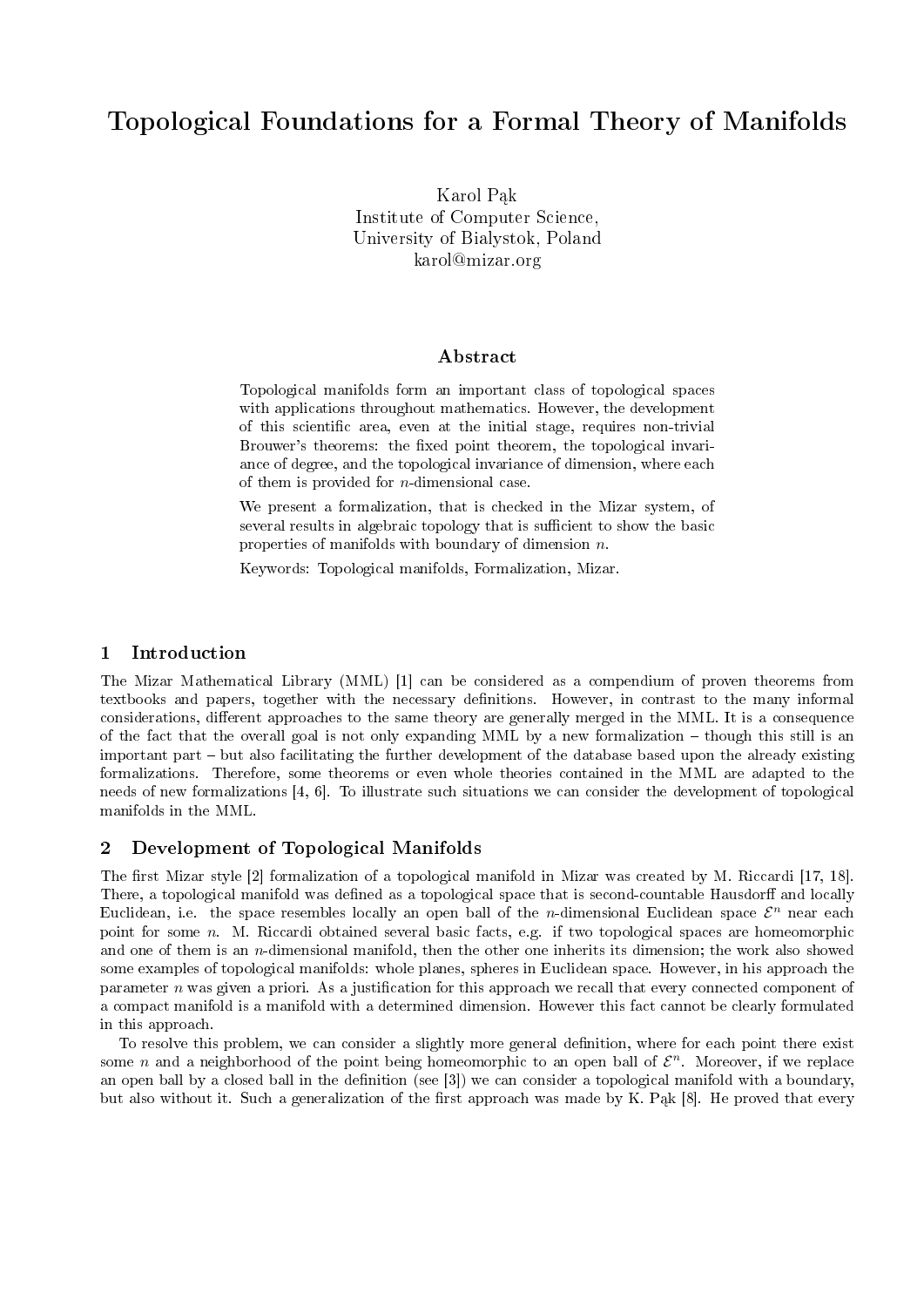connected component of a compact manifold is a manifold with a determined dimension and also he proved the dependence between interior and boundary points. He showed for an  $n$ -dimensional manifold that its interior is a manifold without boundary of dimension  $n$  and its boundary is a manifold without boundary of dimension  $n-1$ . Additionally, he showed that the Cartesian product of manifolds also forms a manifold whose dimension is the sum of the dimensions of its factors and also determined the interior and boundary of this product.

## 3 Contributions

To establish these results, K. Pak had to develop mainly the algebraic topology in the MML. It includes theory of simplicial complexes in real linear spaces and its barycenter subdivision. The theory was necessary to provide Brouwer's fixed point theorem based on Sperner's lemma [13, 16]. The theorem has been used in the formalization of the Jordan curve theorem in Mizar [5]. But for this purpose, the 2-dimensional case was sufficient. Therefore, this statement has been provided by A. Korniłowicz, only for this case using basic arguments concerning the fundamental groups of the respective spaces [7]. Note that this approach for higher-dimensional cases requires incomparably more difficult facts about these groups. Another approach based on Sperner's lemma requires only intuitively clear facts about the standard  $n$ -dimensional simplex and its arbitrarily small subdivision (see [11, 12]). Additionally, the simplex structure is explored in one of the approaches to prove Brouwer's invariance of the domain theorem that is helpful to distinguish points from the internal and the boundary of a manifold (see [3]).

Obviously the realization of the selected approach required to develop several other areas of topology and algebra. The most important of these are the small inductive dimension of topological spaces  $[9, 10]$ ; an affine indepedence of points and barycentric coordinates in an affine space including the theory that barycentric coordinates with respect to an affine independence set is continuous [14]; the rotation group of Euclidean topological spaces [15].

## Acknowledgements

The paper has been financed by the resources of the Polish National Science Center granted by decision n ◦DEC-2012/07/N/ST6/02147.

#### References

- [1] G. Bancerek and P. Rudnicki. Information Retrieval in MML. In A. Asperti, B. Buchberger, and J.H.Davenport, editors, Proc. of Mathematical Knowledge Management 2003, volume 2594, page 119–131. Springer, Heidelberg, 2003.
- [2] G. Bancerek, C. Bylinski, A. Grabowski, A. Korniłowicz, R. Matuszewski, A. Naumowicz, K. Pak, and J. Urban. Mizar: State-of-the-art and Beyond. In Manfred Kerber, Jacques Carette, Cezary Kaliszyk, Florian Rabe, and Volker Sorge, editors, Intelligent Computer Mathematics - International Conference, CICM 2015, Washington, DC, USA, July 13-17, 2015, Proceedings, volume 9150 of Lecture Notes in Computer Science, pages 261279. Springer, 2015.
- [3] R. Engelking. General Topology. PWN Polish Scientic Publishers, Warsaw, 1977.
- [4] A. Grabowski and Ch. Schwarzweller. Improving Representation of Knowledge within the Mizar Library. Studies in Logic, Grammar and Rhetoric,  $18(31):35-50$ , 2009.
- [5] A. Grabowski, A. Kornilowicz, and Adam Naumowicz. Mizar in a Nutshell. Journal of Formalized Reasoning, 3(2):153245, 2010.
- [6] A. Grabowski and Ch. Schwarzweller. Revisions as an essential tool to maintain mathematical repositories. In Proceedings of the 14th Symposium on Towards Mechanized Mathematical Assistants: 6th International Conference, Calculemus '07 / MKM '07, pages  $235-249$ , Berlin, Heidelberg, 2007. Springer-Verlag.
- [7] A. Korniłowicz and Y. Shidama. Brouwer Fixed Point Theorem for Disks on the Plane. Formalized Mathe $matics, 13(2): 333-336, 2005.$
- [8] K. Pak. Topological Manifolds. Formalized Mathematics,  $22(2):179-186$ , 2014.